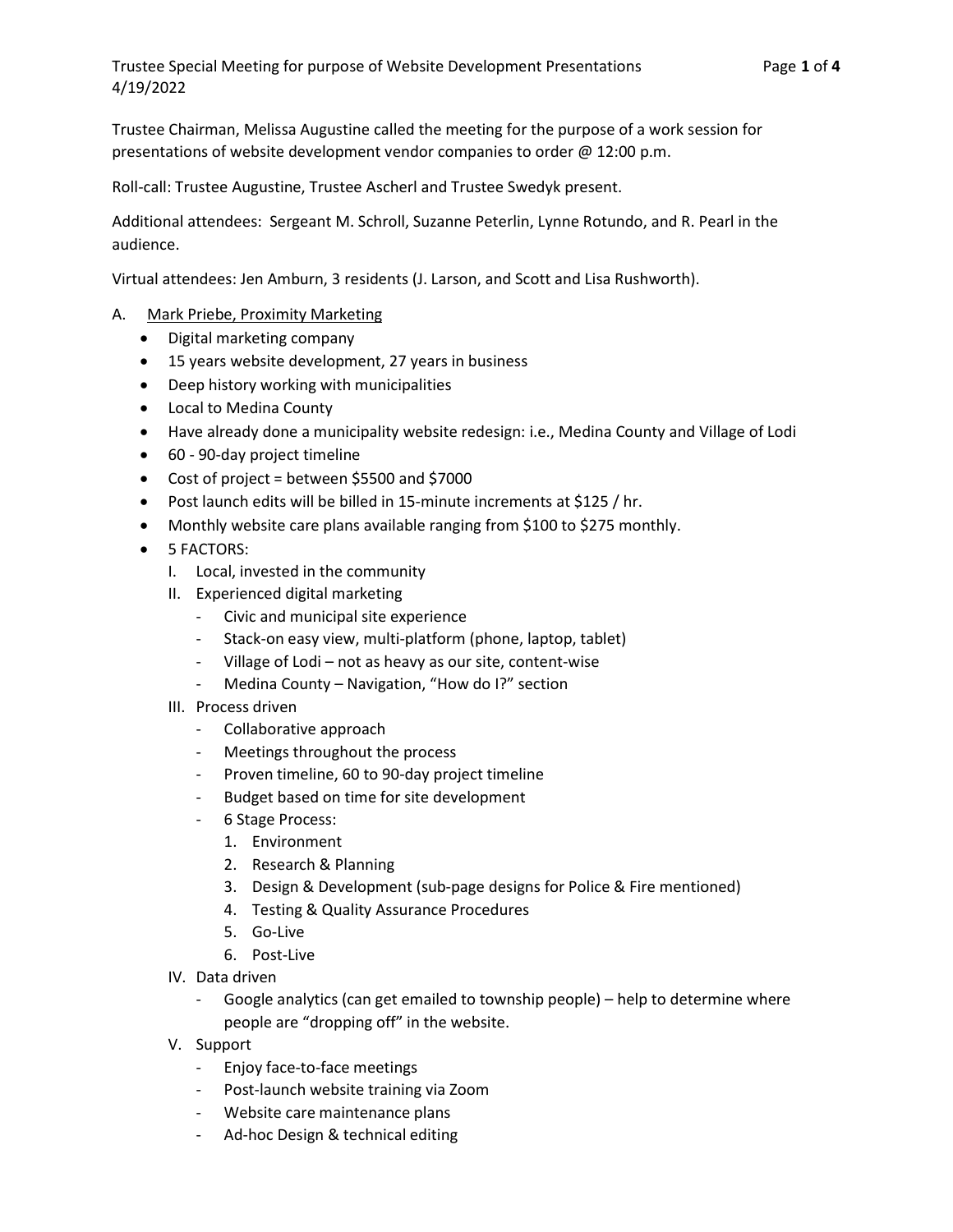## New Website Features:

Mobile friendly, ADA Compliant, Google calendar-enabled, Easy to edit text and images, You-Tube channel enabled, user engagement measured.

## Project Discussion Points, cont.:

- WordPress platform
- Zoom training within 1 week of site launch
- $\bullet$  Support technical and visual available
- User Guide provided will consist of 3 to 4 pages on what to do, and what not to do.
- Includes 1 year of News Archive Content Migration.
- Revisions 1 week after launch, no additional fee. After this, will be billed at post launch edit amount.
- Maintenance Plans: Backup Site, Security scans, Monitor and update ranges from \$100-\$275 per month.
- Forms & Zoning, Email signup for monthly newsletter.
- Will utilize Google Analytics.
- Can start within 1 week.
- Regarding different design ideas? sites that are liked for visualization taken into consideration; Mr. Priebe will bring concepts to us.
- B. Kevin Denee, Eye Deal Graphics
	- Local, out of Wadsworth
	- 20+ years in business with logo design, web design, print design, and sign design
	- Have done a municipality before Wadsworth Township
	- Other website examples Wayne County Board of Developmental Disabilities, and Action Management Services
	- 101 hours project timeline (approx. 90 days)
	- Cost of project = between \$10,125 and \$12,625
	- Post launch edits will be billed in 15-minute increments at \$125 / hr.
	- Have 2 edits built into cost.
	- Project Scope Discussion
		- I. Mobile and ADA compliant, cross platform
		- II. Streamline
		- III. Fire & Police deserve to be separate subsets ("mini" home pages)
		- IV. WordPress is one of their primary platforms
		- V. Will build site to make the most frequently edited portions easy for us to edit.
		- VI. First, asks for our google analytics in advance for discovery meeting.
		- VII. They use Adobe XD which is essentially, a fancy pdf. that feels like a website showing what the website will look like.
		- VIII. Live Proof Phase:
			- a. After building phase, link to website for testing site. This will be up for as long as we need it to be… usually 1 to 2 weeks.
		- IX. Website training before & after depending on what we need.
		- X. Google Search Console health of website based on Google Analytics this is an additional cost.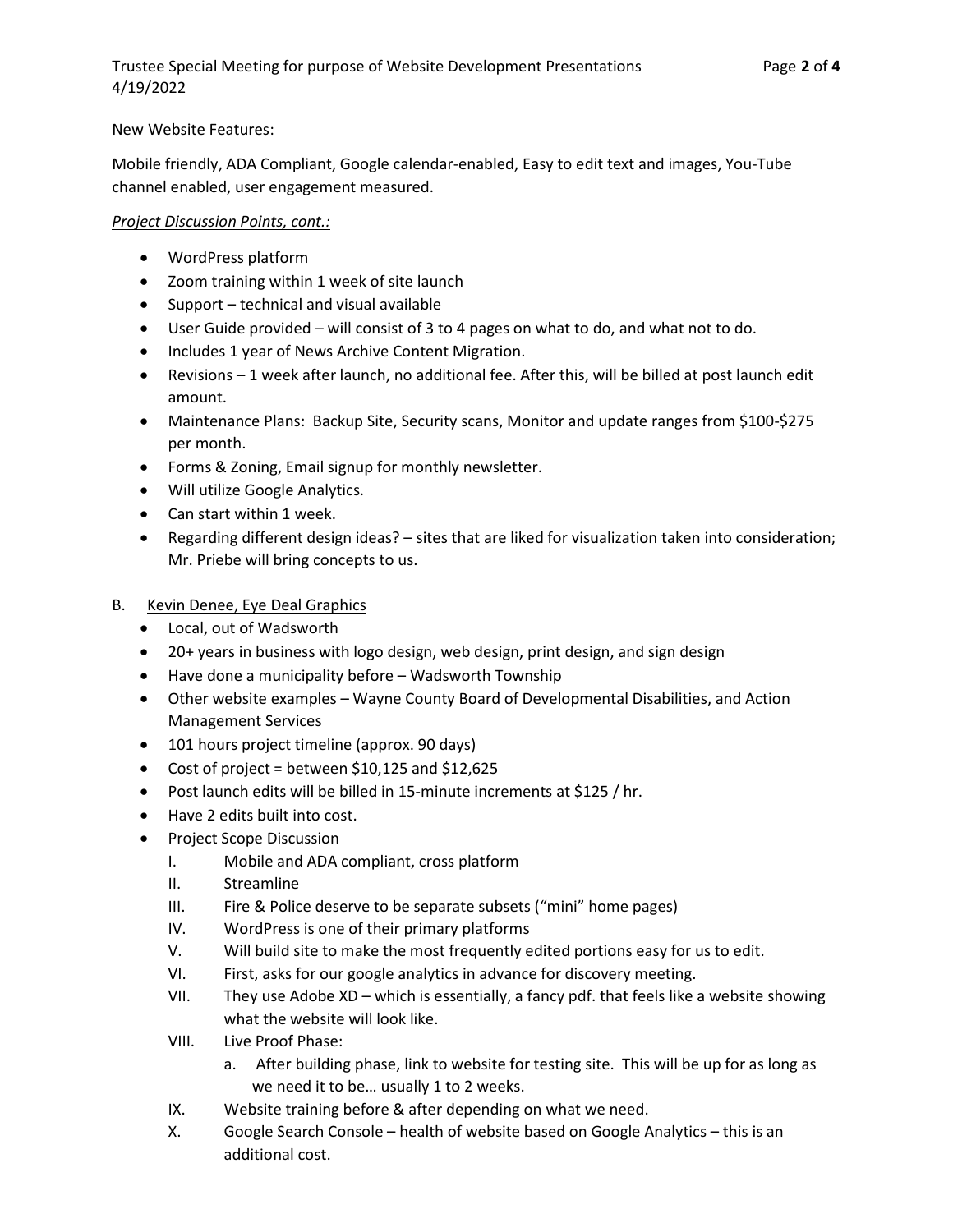Trustee Special Meeting for purpose of Website Development Presentations Page 3 of 4 4/19/2022

- XI. Maintenance: plug-ins, backups (1x per week for actual site), and updates annual cost additional \$400 per year.
- XII. Turnaround to get started is 1 week.
- C. Jeff Green, Ring the Gong
	- Has true passion about what he and his company does
	- Has been in business for over 10 years
	- Has not done a website for a municipality before
	- Mostly works with large companies and small business owners
	- Refreshing websites and connect to social media
	- Cost of project =  $$3800$
	- Projected time frame for project: 45 days
	- Unlimited revisions within first 45 days
	- $\bullet$  After this, revisions will be billed @ \$75 per hour.
	- Revision turn-around time is same day, usually.
	- Steps:
		- 1. Initial planning
			- A. Scope of project: meet in person to determine what the people/users want for the website.
			- B. Initial planning will take the longest.
		- 2. Wireframing
			- A. 3 different templates provided to Hinckley Township to choose from at no additional cost.
		- 3. Copy & Graphics
			- A. Once agreed on a final design, development of website will occur.
		- 4. Development & Testing
		- 5. Deployment & Optimization
			- A. Once site is ready for release to public, will go live on domain. During the 45 days post live, will perform bug fixing, plugins update to maintain security and reliability, and perform layout and content updates at Township's request.
	- Will use WordPress, and utilize daily backups through WordPress
	- Utilize Google Analytics
	- For any  $3^{rd}$  party software "plugin", will be \$25 per month additional for backups
	- Plugins will be \$300 per year
	- "Showcase residents as much as you can". Mr. Green brought up social website option Twitter, Instagram posts and updates – additional charge of \$75 per hour to do these posts and updates.
	- Social Media Management will be an additional \$500 per month
	- Discussed the possibility of putting Zoom Meetings on website setup a chronological timeline for zoom videos on website, connect to Google Analytics, and maybe even a blog that would have to be maintained.
	- Mr. Green has a team in India, so that there is 24-hour service, essentially. His team works while we are sleeping. Rahm is main guy that does a lot of the work for this company.
	- Zoom tutorial for training purposes
	- Examples of Ring the Gong websites developed: "be Instrumental", and "Pathway Toledo".